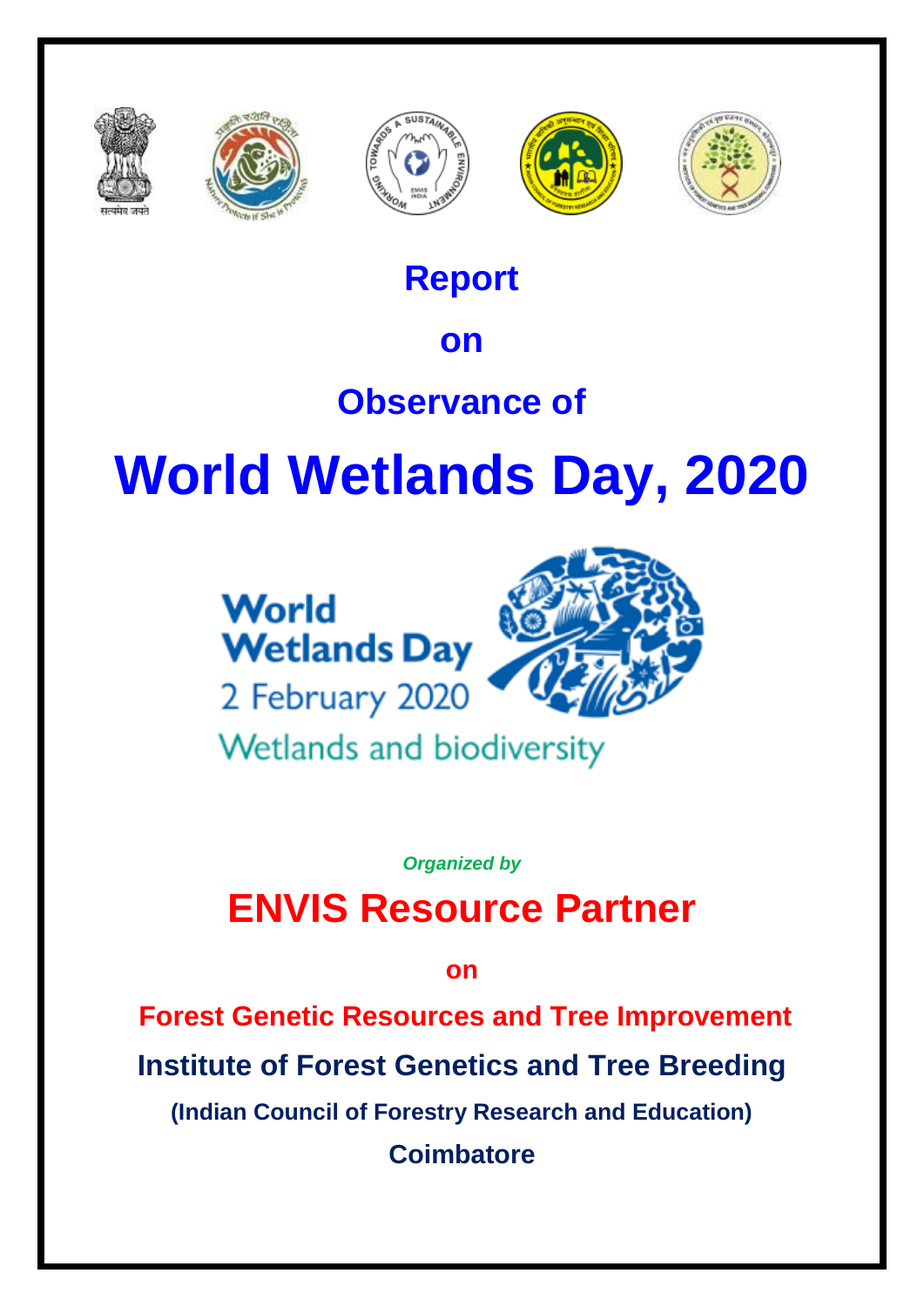## **ENVIS Resource Partner on Forest Genetic Resources and Tree Improvement IFGTB**

#### **Observance of World Wetlands Day**

The ENVIS Resource Partner on Forest Genetic Resources and Tree Improvement at IFGTB observed the World Wetlands Day, 2020 on 3<sup>rd</sup> February. Dr S Murugesan, Director, IFGTB inaugurated the function and spoke on the role of wetlands which are important carbon sinks, in mitigating climate change. Dr Kannan CS Warrier, Scientist F and ENVIS Coordinator detailed on the significance of 37 Ramsar Sites in India and how they serve as abode of many threatened species of flora and fauna including 213 species of fish and 74 amphibians. Sundarbans, the world's largest halophytic block harbours two globally threatened species of mangroves. Though wetlands and rich with biodiversity, they are disappearing three times faster than forests, he added. An inter house Quiz programme on environment and wetlands in particular was organized for IFGTB staff members. Dr S. Vigneswaran, Programme Officer, ENVIS conducted the quiz and created awareness among the participants and audience on various issues related to environment. Prizes were awarded to the winners by the Director and certificate of participation was awarded to all. An awareness poster highlighting the current year's theme identified by the UN "Wetlands and Biodiversity" was released during this occasion. Copies of the poster and handouts were distributed to the school children in and around Coimbatore. An awareness short film on the significance of conservation of wetlands released by the Ministry of Environment Forest and Climate Change was also screened.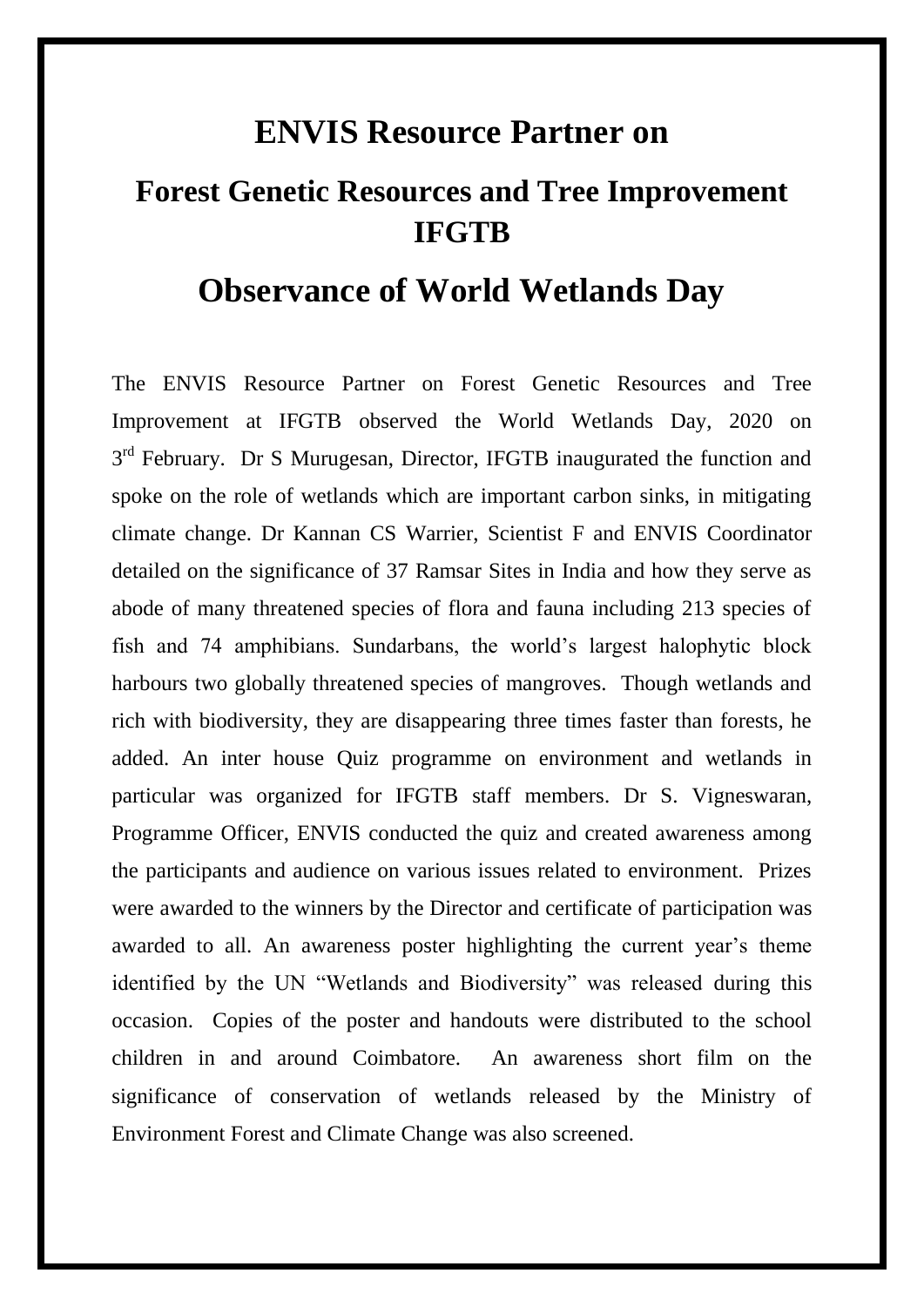

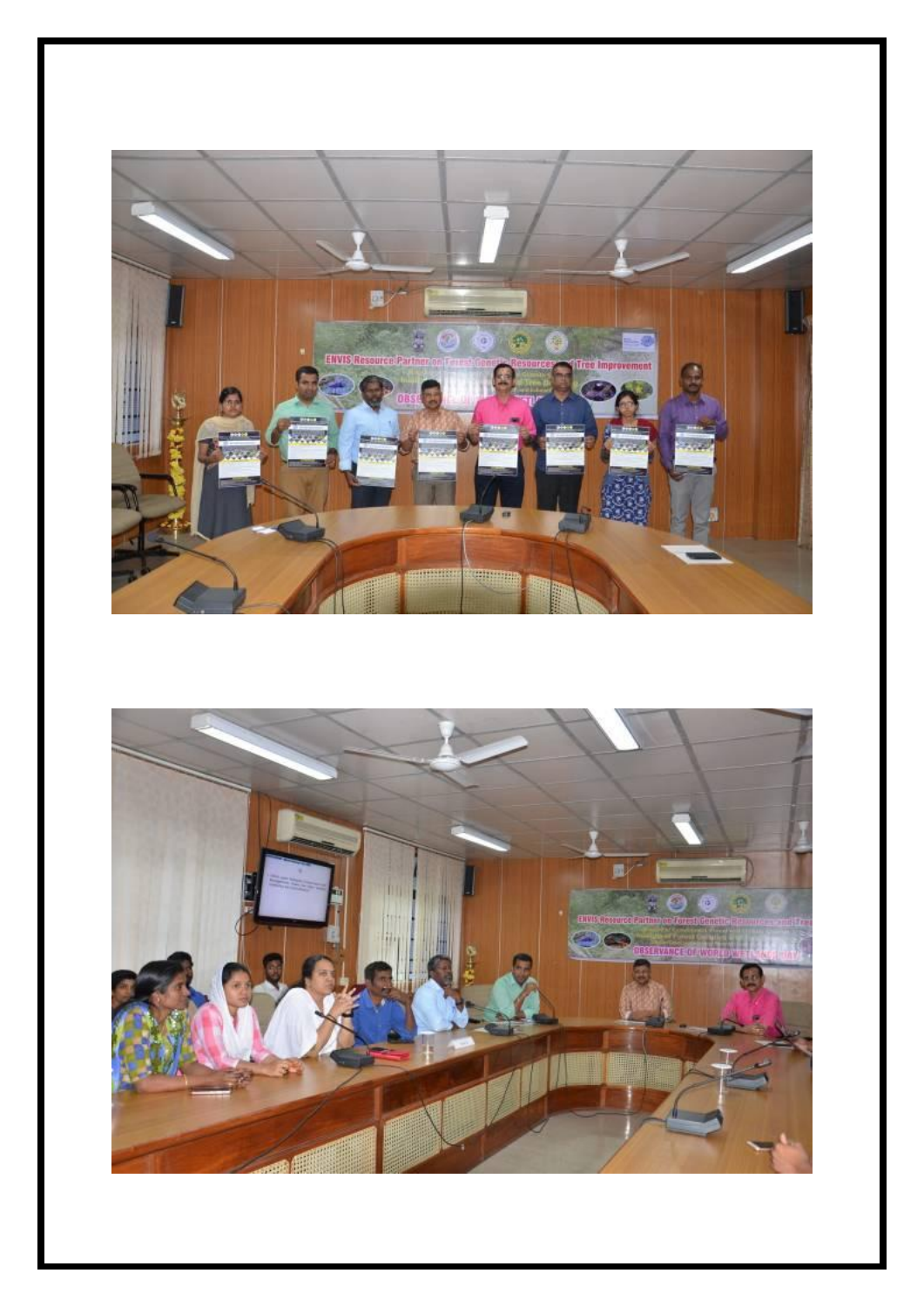

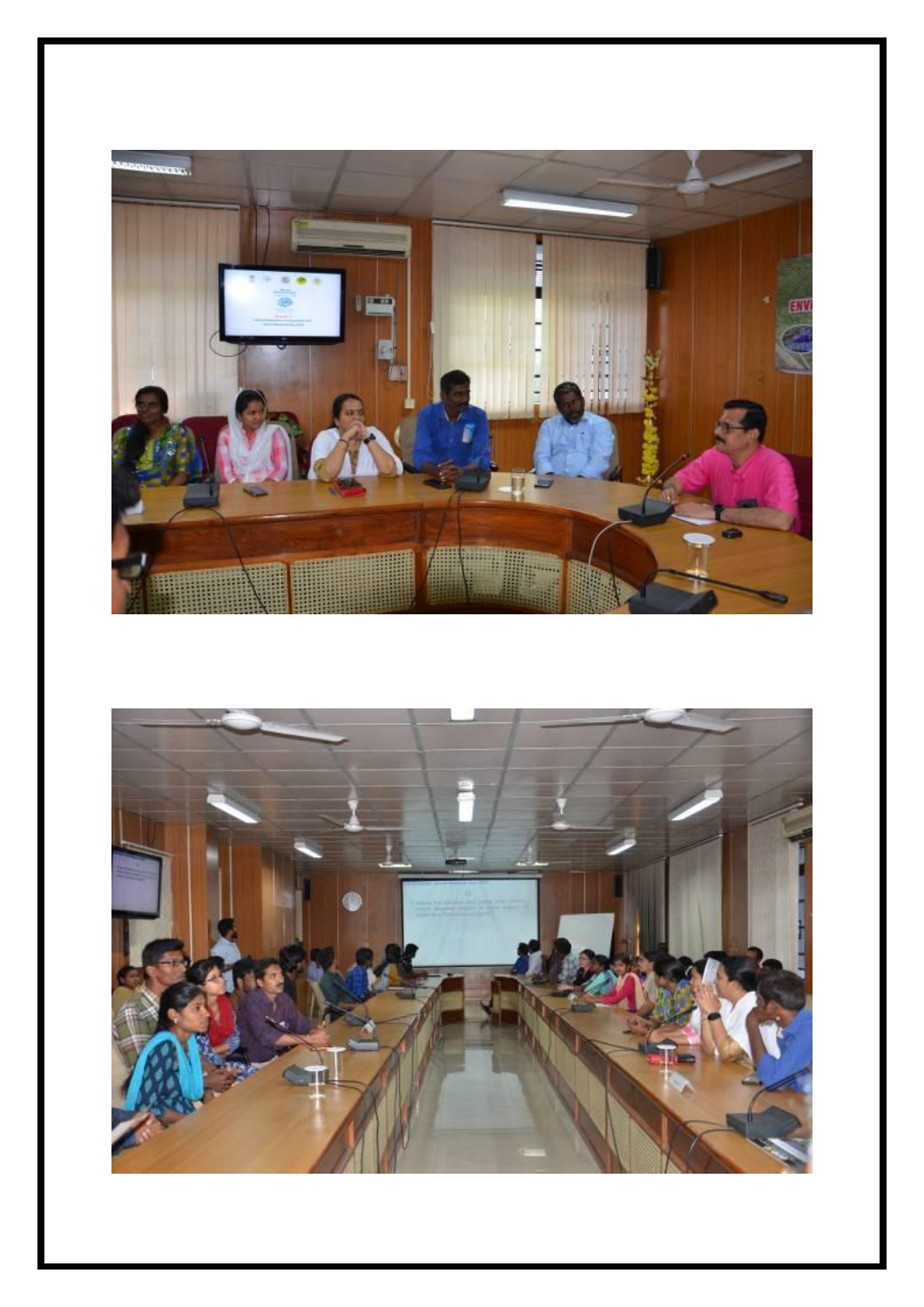

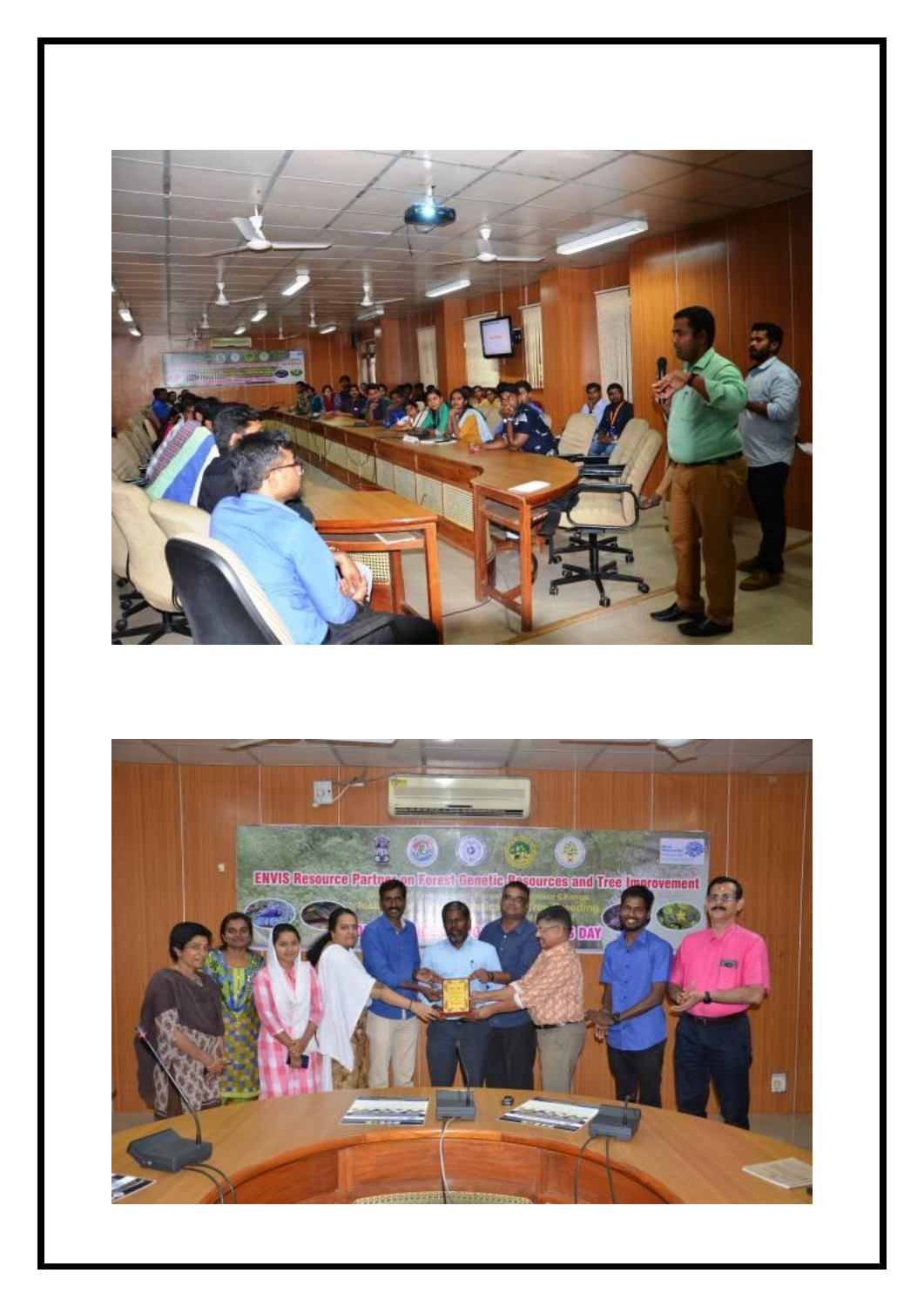

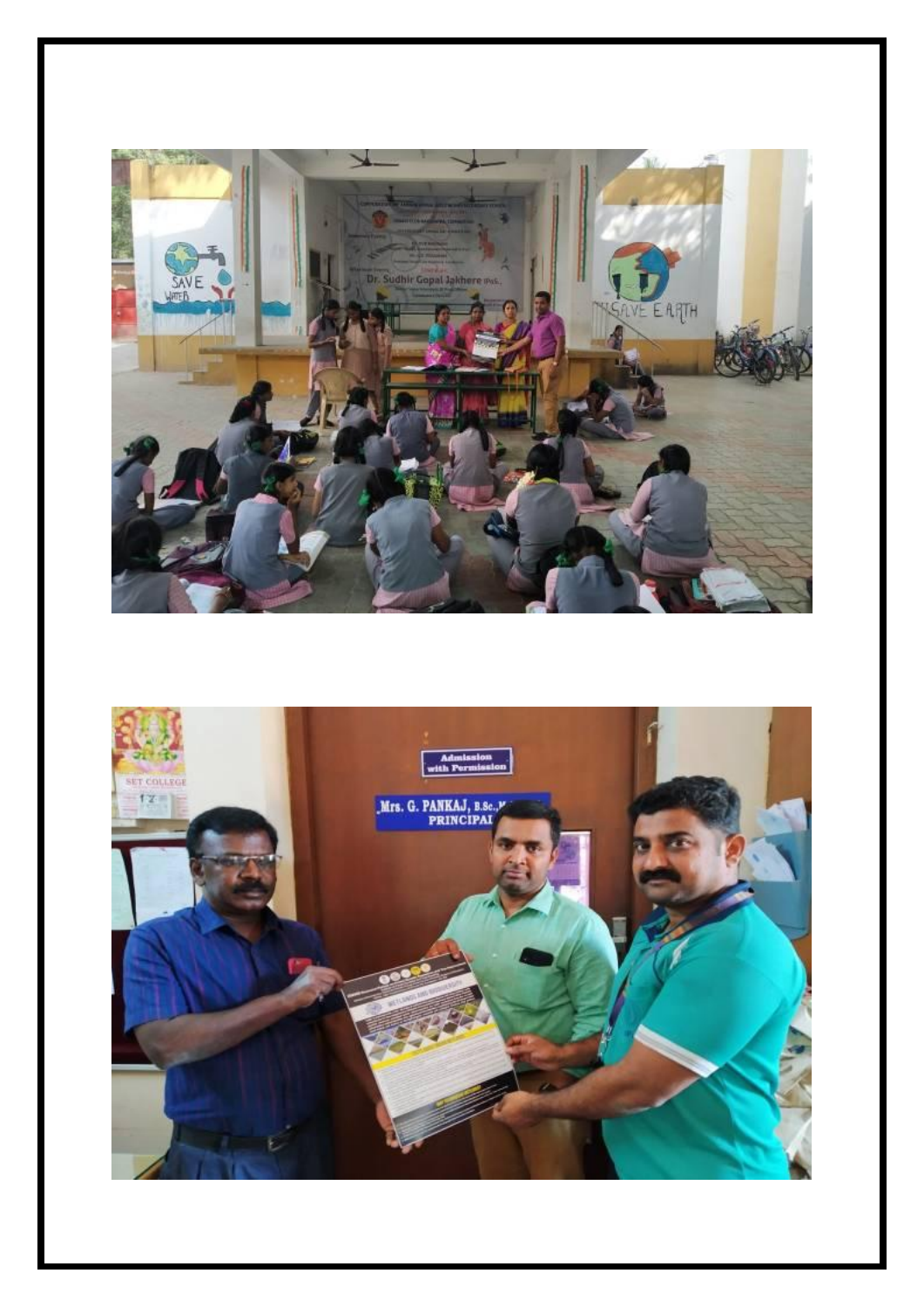